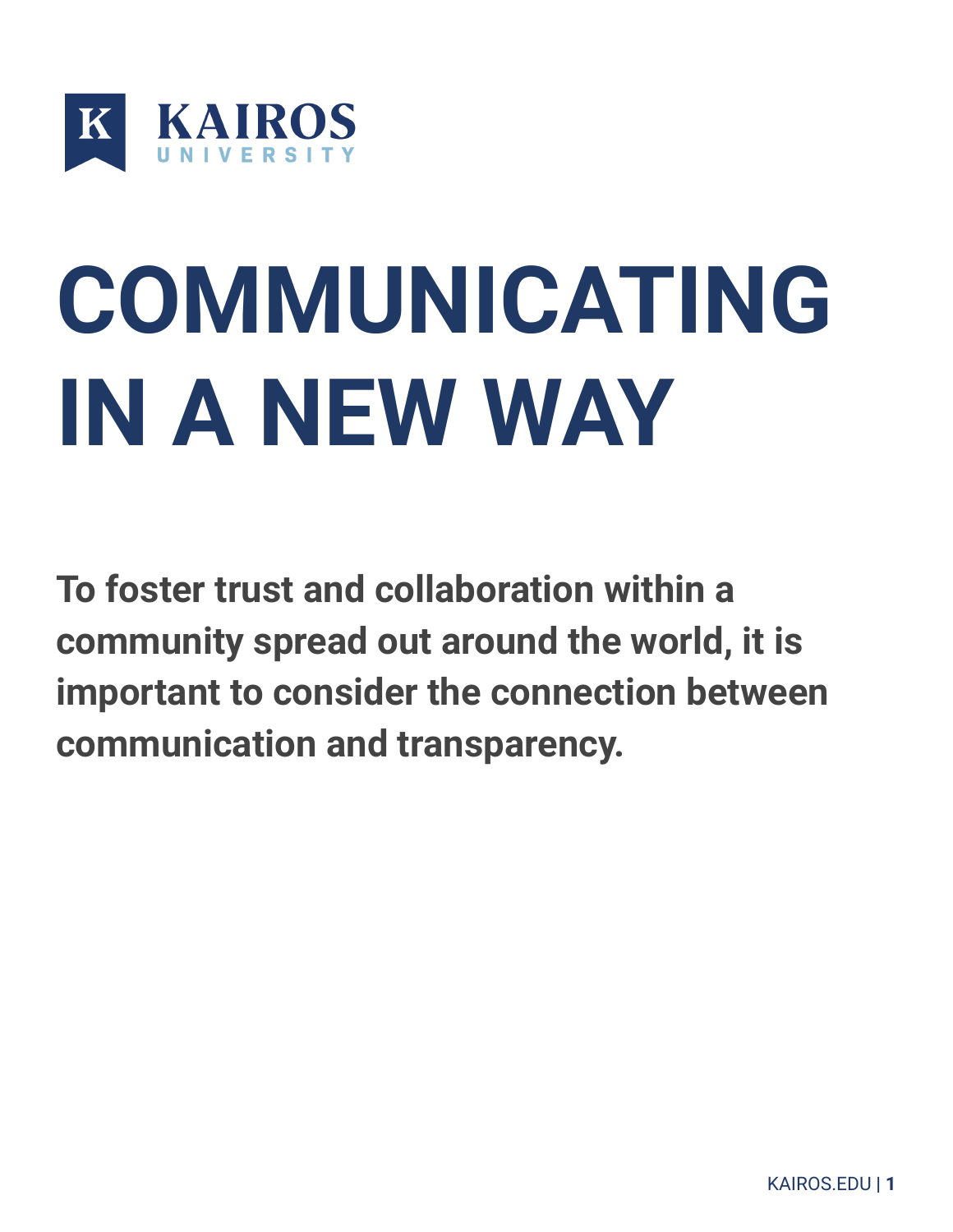

### <span id="page-1-0"></span>**TABLE OF CONTENTS**

| <b>EFFECTIVE COMMUNICATION: INTRODUCTION</b><br>Written by Greg Henson, President, Sioux Falls Seminary                                                                                                                      | 3  |
|------------------------------------------------------------------------------------------------------------------------------------------------------------------------------------------------------------------------------|----|
| EFFECTIVE COMMUNICATION: TELLING THE STORY<br>Written by Greg Henson, President, Sioux Falls Seminary and Shanda Stricherz, Chief Creative Officer, Sioux Falls<br>Seminary                                                  | 6  |
| EFFECTIVE COMMUNICATION: BE TRANSPARENT – INTRO<br>Written by Greg Henson, President, Sioux Falls Seminary                                                                                                                   | 9  |
| EFFECTIVE COMMUNICATION: WHY IS TRANSPARENCY SO DIFFICULT?<br>Written by Greg Henson, President, Sioux Falls Seminary; David Williams, President, Taylor Seminary                                                            | 10 |
| EFFECTIVE COMMUNICATION: WHY IS TRANSPARENCY IMPORTANT?<br>Written by Greg Henson, President, Sioux Falls Seminary; David Williams, President, Taylor Seminary                                                               | 13 |
| PRACTICES OF TRANSPARENT COMMUNICATION, PART 1<br>Written by Greg Henson, President, Sioux Falls Seminary; David Williams, President, Taylor Seminary; and Shanda<br>Stricherz, Chief Creative Officer, Sioux Falls Seminary | 15 |
| PRACTICES OF TRANSPARENT COMMUNICATION, PART 2<br>Written by Greg Henson, President, Sioux Falls Seminary; David Williams, President, Taylor Seminary; and Shanda<br>Stricherz, Chief Creative Officer, Sioux Falls Seminary | 16 |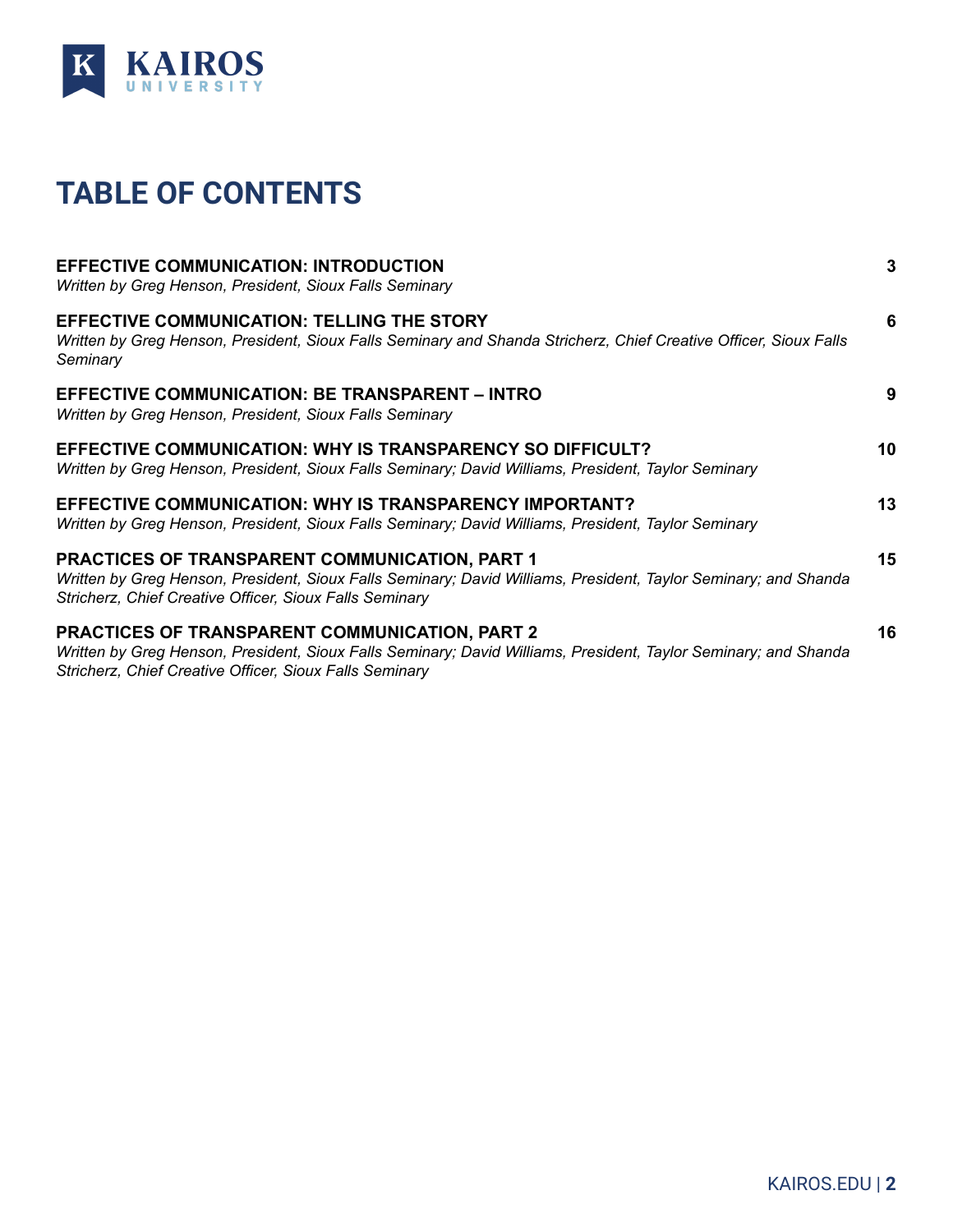

### <span id="page-2-0"></span>**EFFECTIVE COMMUNICATION: INTRODUCTION**

The conversation went something like this:

**My spouse (in conversation with a colleague of mine):** "Hey! If you see Greg in the office, can you ask him to call me? I can't seem to reach him."

**My colleague:** "Greg is in Texas today, isn't he?"

**My spouse:** "Really?"

**My colleague:** "Let me check with [another colleague] …Yes, he left this morning."

**My spouse:** "That's funny! That's why I can't reach him. He'll respond when his plane lands."

In case it is helpful, here are a few other important details:

When I left the house that morning (literally, as I was walking out the door), I said "Hey! I am leaving." Then I waved and walked out the door.

At that precise moment, my spouse was on the phone with her doctoral supervisor.

Our kids were in the middle of their morning activities, which often include embracing the new day with as much energy as possible (running around with fervor as if sleep is an unwelcome companion that keeps them in shackles during the night).

Needless to say, this was not one of my best moments in effective communication!

The reality is that communicating well is a demanding task. It is hard for couples and families – people who, at least in our case, are around each other all of the time. It is even more difficult for organizations or groups of people who may not be in the same room (or even the same region or country). Within Kairos we have students, mentors, faculty, staff, therapists, board members, partner organizations, and collaborators spread out around the world. With nearly 4,000 people who speak languages ranging from Spanish or English to Mandarin or French and more, "demanding" may not be a strong enough word to describe the task of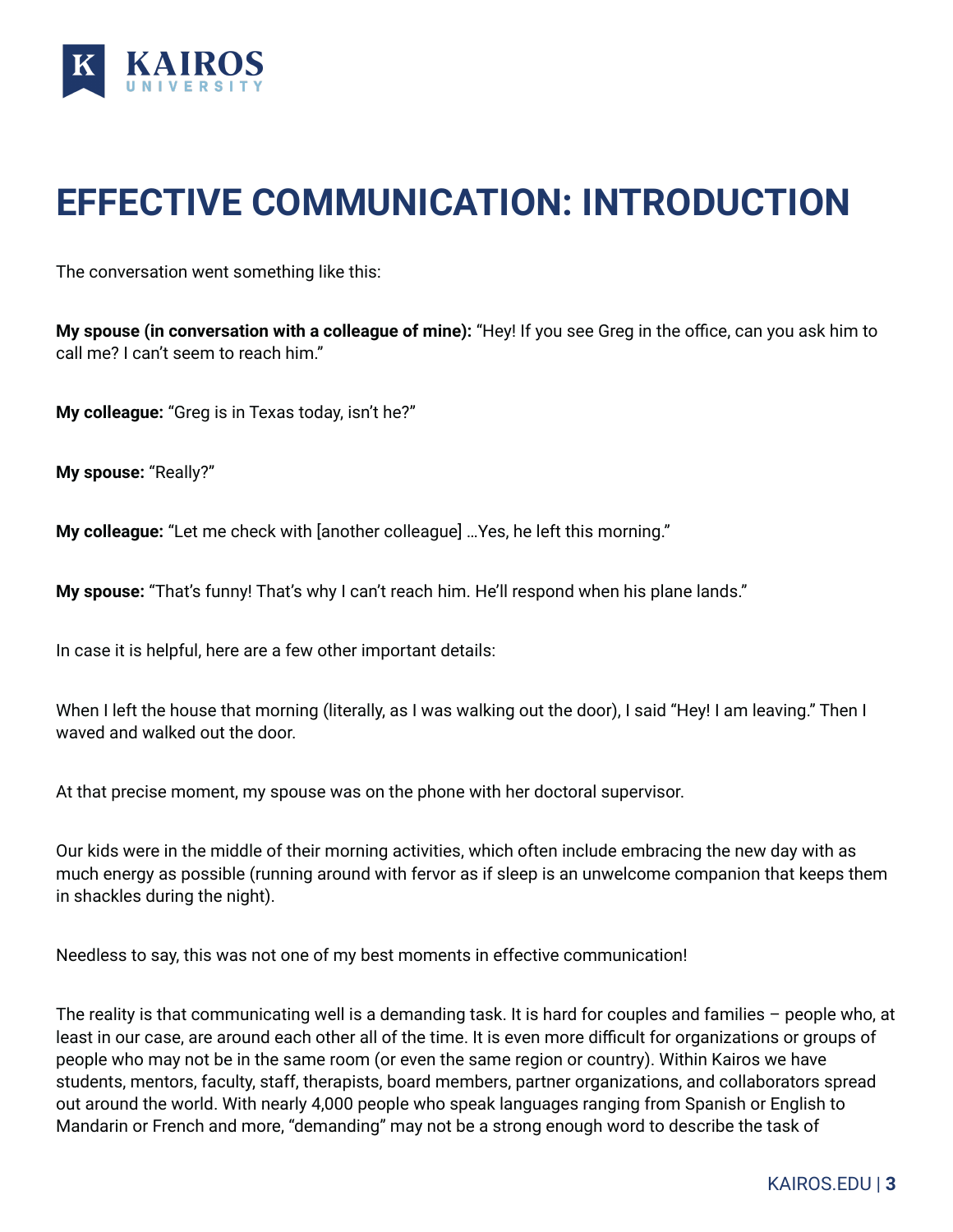

communication.

Over the past few years, we have been developing an approach to communication that is effective given the global scope of Kairos. We have identified four goals that guide our communication efforts as well as a few practices that shape our day-to-day work. Next we are going to share how and why we approach communication within the context of Kairos. I'll start by highlighting the four goals we have for communication: Tell the Story, Be Transparent, Encourage Collaboration, and Build Trust.

#### **Goal #1: Tell The Story**

Much work has been done on how the human brain responds to story. We are learning that good stories cause the brain to release oxytocin (what Dr. Paul Zak calls the "moral molecule"), that stories impart not only information but also meaning, and that we are neurologically-wired (or genetically predisposed) to respond to stories. In my opinion, the most fascinating of these realities is that, as MacIntyre puts it in After Virtue, meaning is narratival. I find this fascinating because it has been scientifically researched while also being something that has been a key philosophical conversation over the years. Basically, humans learn what something means by virtue of the story in which that thing is embedded. To put that in plain terms, if you want to make something meaningful, put it in a story. If you want to understand what someone else means, you must understand the story in which they have embedded it.

While the various components of a story are important, it is the wider narrative provided by the story as a whole that reveals the true meaning. Professor Snape when viewed through the wider story of Harry Potter is much different than Professor Snape when viewed through an early book in the series. The life, death, resurrection, and reign of Jesus described in the gospels carry meaning within each book but that meaning is enriched when the wider story of God's people and the promise to Abram in Genesis 12:1-3 can be seen.

Stories are powerful. When we share a story, we should be prepared for it to impact people in different ways. This is even more the case when the story we are telling is The Story of God.

Within Kairos, I think it is important for us to remember that our primary task as people who name Jesus as Lord is to "make disciples." Everything we do and say must be done in such a way that we are telling The Story of God – a story of redemption, reconciliation, and revival. Our job is to tell The Story, not simply our story. We are not the primary characters in our own drama. Instead, we are participants in the grand narrative of God making things "on Earth as it is in Heaven."

It is important to have this clarity because we need to constantly be reminded that our work is not about us – lest we begin thinking more highly of ourselves than we ought. Rather, we give glory to God and call attention to the good work God is doing in and through Kairos. Such clarity also helps us narrow the scope of what we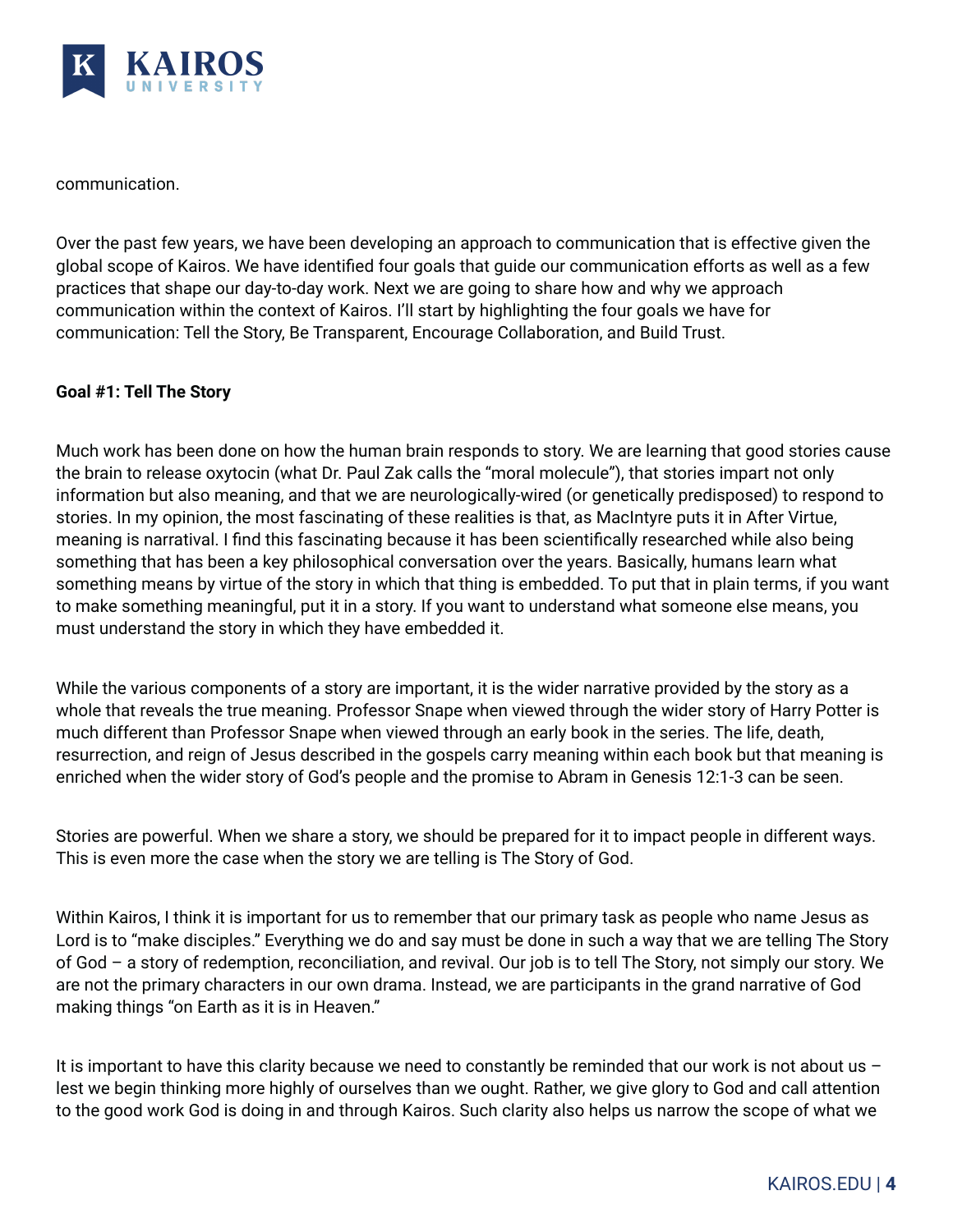

communicate.

Organizations, especially schools, tend to approach communication with the goal of sharing "all things in all ways". Such an approach tends to dilute the message an organization shares because it is sharing thousands of little disconnected stories rather than "one story." For example, we devote endless amounts of time to "marketing" specific programs or tracks to specific groups of people as we bow to the "god" of market segmentation (as if what we are doing as a school is selling degrees to a mass market).

Rather, to effectively make disciples and share The Story, we need to narrow the focus of what, when, and how we communicate. In doing so, we will find that sharing The Story requires us, as an organization, to define the organization's narrative (story). To put that another way, we need to clarify the narrative of the organization and how it fits within The Story of God. Such clarity often means 1) communicating less frequently but more consistently, and 2) reducing the number of "storylines" (e.g., departments, programs, centers, offices, governance structures, strategic initiatives, hierarchy) in favor of a common theme (e.g., a particular platform, team, and/or strategic direction.). Everything we say (which in turn means everything we do), needs to be part of that common theme.

#### **Goal #2: Be Transparent**

Next, in the context of organizational communication we must be transparent. In practice, this means sharing information, ideas, challenges, and opportunities freely. In my experience, organizations tend toward keeping information siloed (a kind of "need-to-know" approach) or keeping it hidden. If we are clear on our purpose (The Story) and common theme (e.g., a particular platform, team, and/or strategic direction), then being transparent should be simple. Everyone needs to have access to the same information at the same time and in the same way. Obviously, there are situations when information cannot be shared due to laws and regulations (e.g., HIPPA, FERPA, etc.), but those laws do not impact the majority of institutional communication. We tend to hide things like budgets and financial information, challenges we may be facing, or new information we have learned that we think might give us a "competitive advantage." Instead, we must be transparent. A lack of transparency erodes trust and hinders collaboration.

#### **Goal #3: Encourage Collaboration**

Just as a lack of transparency hinders collaboration, being transparent is one way to encourage it. However, transparency alone is not enough to encourage collaboration. Our practices of communication must encourage everyone within an organization to work together. To achieve this goal, we need to consider the importance of alignment (how well everything we do is mutually reinforcing in the same direction) and "cross-knowledge-ability" (how much each person knows about the organization as a whole). Our day-to-day practices can foster alignment and cross-knowledge-ability or they can reinforce opaque and siloed communication. This means we need to think about how and why we meet, the language we use to describe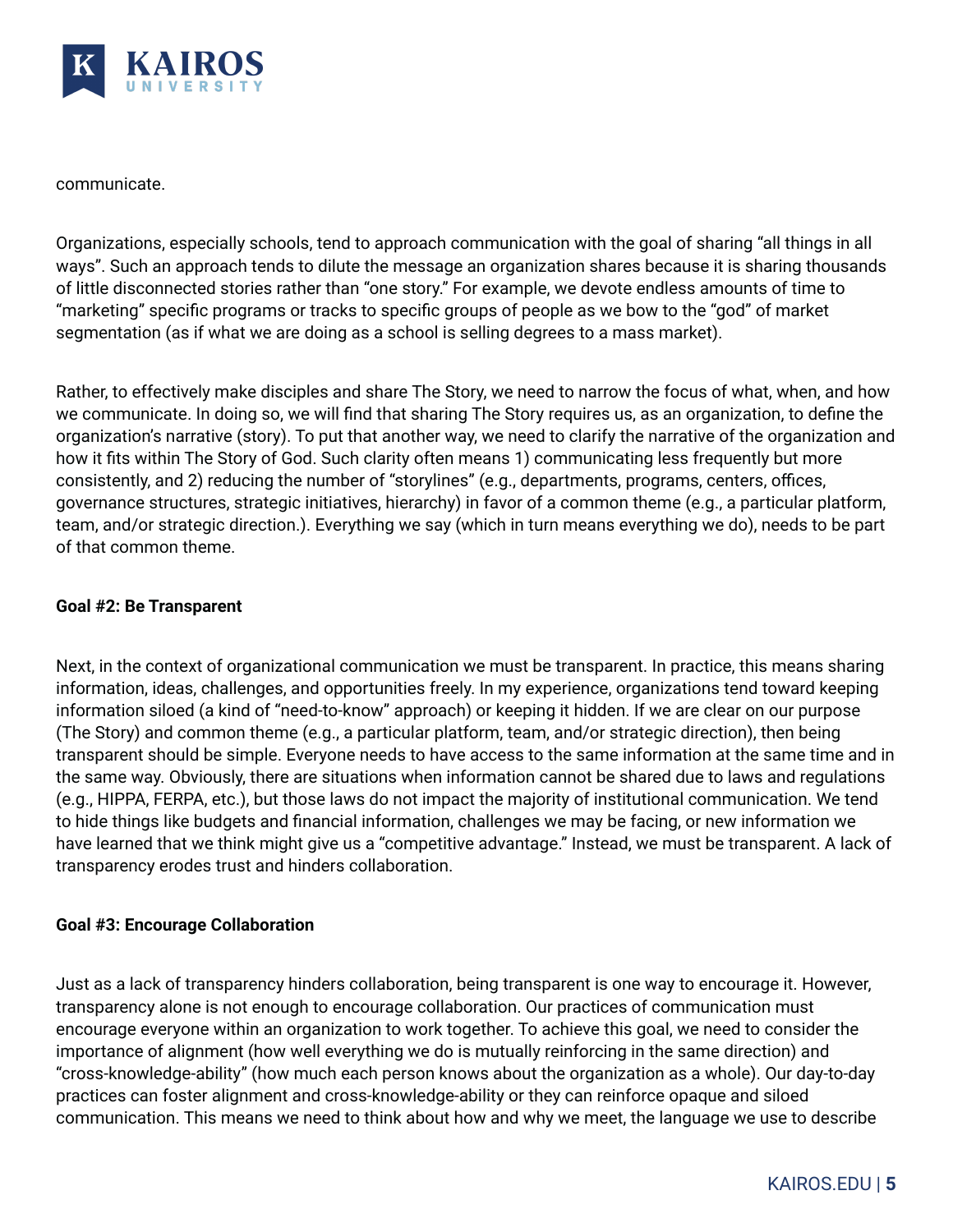

our work, and how our work is defined, prioritized, and accomplished within the organization as a whole.

#### **Goal #4: Build Trust**

Our prayer is that our efforts in communication build trust within Kairos and with those God places in our care. We believe that trust is built when 1) all have the same information, 2) all understand the same story, and 3) all are working together while pulling in the same direction. At the same time, however, it takes time to build trust. Therefore, we invite faculty, staff, students, therapists, and mentors (i.e., all participants) in Kairos to extend trust before it is earned. Yes, what, when, and how we communicate will build or erode trust, but we must start by extending trust. Transparency, collaboration, and a focus on The Story will help us strengthen the foundation of trust that must exist in any healthy community of people.

We will now look more closely at a few ways in which we strive to achieve these goals within Kairos. As the story I shared at the beginning will show, however, all of us are a work in progress. My prayer is that leaning into the practices will help us achieve these goals! [Back](#page-1-0) to top.

# <span id="page-5-0"></span>**EFFECTIVE COMMUNICATION: TELLING THE STORY**

Over the next few sections, we are going to look more deeply at a few of the practices that help us pursue those goals.

The first goal we listed was "Tell The Story." We described that goal as an opportunity to ensure our focus is always where it should be – on telling The Story of God and God's work of reconciliation as we make disciples. To do this well, as an organization, we need to narrow the focus of what, when, and how we communicate. In our experience, we have found at least two practices help us lean into the goal of telling The Story: 1) God-Focused Stories and 2) Unified Messaging.

#### **God-Focused Stories**

Have you ever received a fundraising letter that says something like this?

"Give us money for this exciting thing we are doing (e.g., feeding hungry people, providing shoes, educating the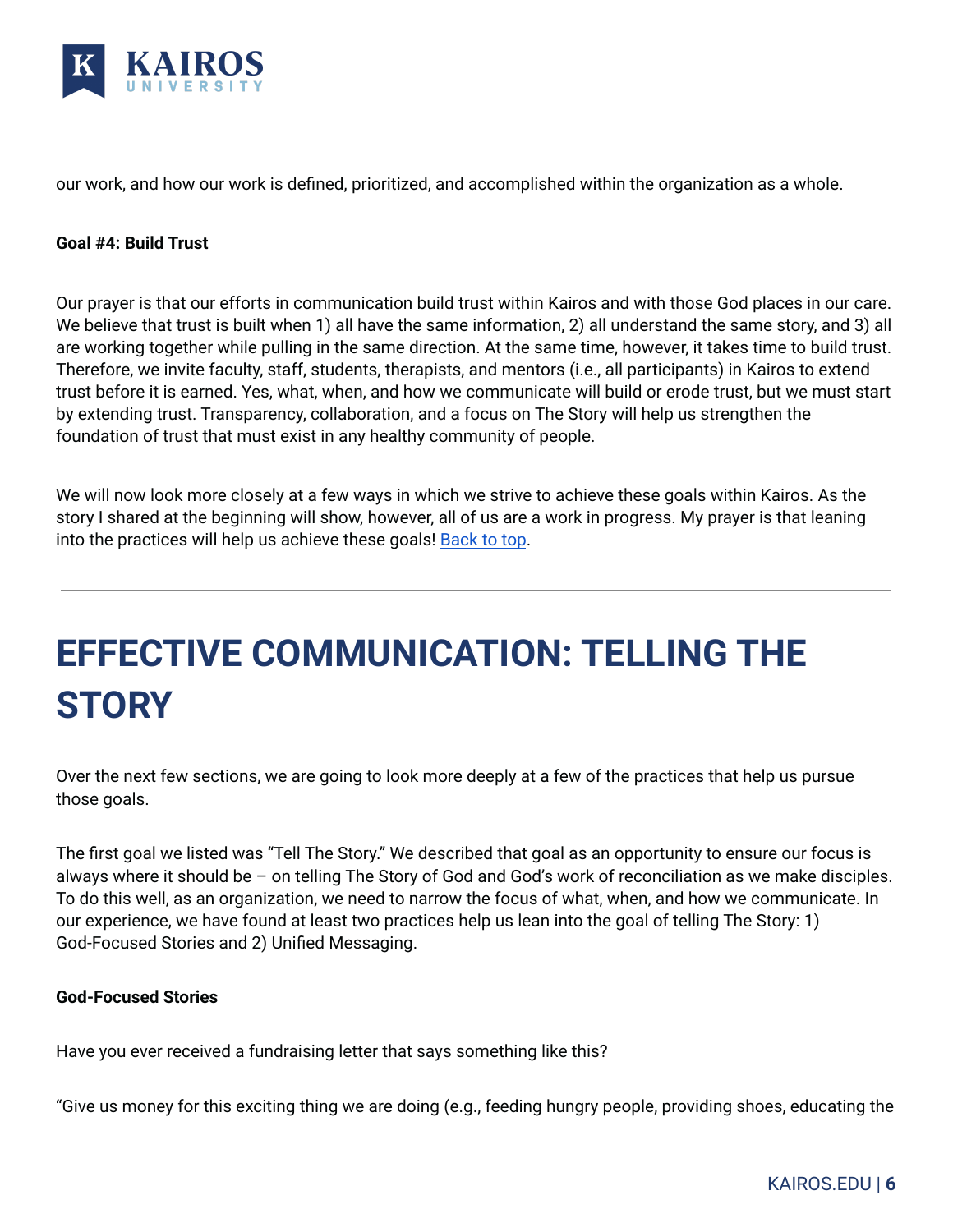

next generation of church leaders, etc.). Isn't what we did for James a great story? Your gift makes it possible for these things to happen. Without your money, we cannot do this exciting thing. A gift of \$100, will put food on the table for people like James."

Or a marketing piece like this?

"Let me tell you about James! He is a church planter (or missionary/pastor/computer programmer/leader) who is doing amazing things. His church has doubled in size, and people are being baptized every Sunday. You should participate in our programs so that you can do amazing things like James!"

Obviously, helping people receive food, clothing, education, protection, services, etc. is very important. As is leading well, baptizing new believers, and thriving in one's vocation. We are not trying to belittle the importance of such things or the idea that fundraising or marketing is inherently bad. We are, however, trying to call attention to where the focus is often being placed in such communication – on us, on what we do, and on an idea that money is our provider.

As organizations, we tend to talk about the "great things" we are doing for God. Telling The Story requires us to talk about what God is doing – to put the focus on God. Great things may be happening but only because God is doing such things as followers of Jesus follow him on mission. We know this may seem like semantics but our language matters. All communication needs to find its place behind the proclamation of the gospel – the Good News of the Kingdom of God.

In practice, this means our communication shares biblical truth, invites people into a deeper relationship with Jesus, and calls attention to where we see the Kingdom breaking forth. For example, instead of crafting fundraising messaging around the goal of growing gifts by asking people for "their" money, as if they own anything apart from God, it can be reoriented toward growing givers by inviting them to a closer walk with Jesus. That means fundraising messaging becomes more about discipleship than sales. More about inviting people to participate in God's work by being faithful stewards of God's resources. Another example could be writing marketing messages about what God is doing in and through a community of people and inviting others to join God in that work. The list could go on but the point is that our words matter because they define the focus of our communication. Yes, we are participating in God's story in ways that are unique to Kairos, and we are welcome to describe how we are participating. But our focus needs to always be on God and what God is doing in the world.

#### **Unified Messaging**

As you can imagine, placing our focus on God means we need to think differently about what, when, and how we communicate. As a global organization, this kind of systemic and integrated thinking can become quite cumbersome in terms of day-to-day practices. With nearly 4,000 people around the world following Jesus on mission as they journey with Kairos, it seems obvious to say that a lot is going on. This reality begs the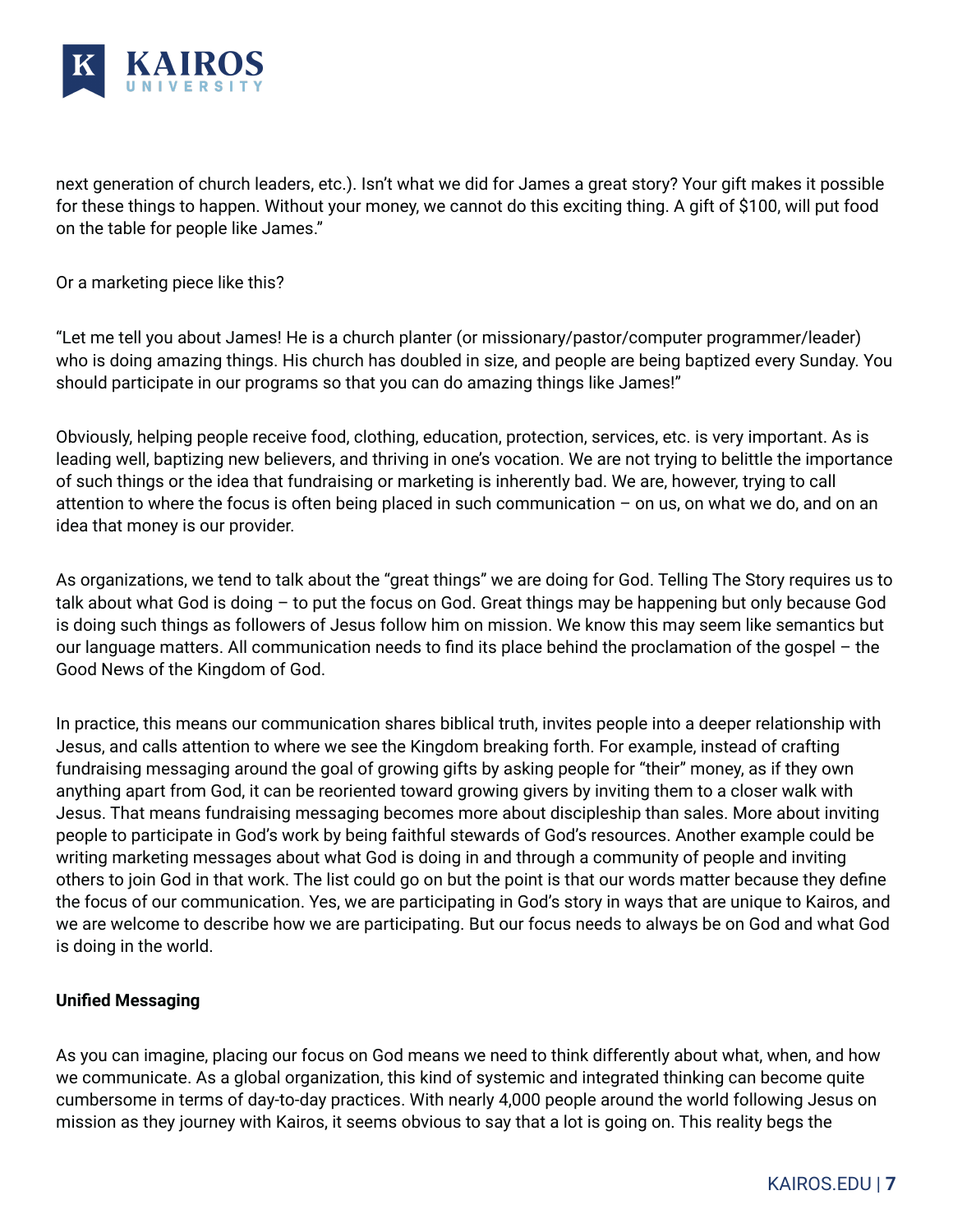

question, "How do we communicate well while staying focused on sharing God's story?"

One answer to that question is unified messaging and it is the practice of narrowing the focus of what, when, and how we communicate. Rather than creating "special" reports or stories or messages for particular groups of people (e.g., one report for the board, a different one for faculty, still another for givers, and more for students or partners), the "what" is a single stream of communication that is open and accessible to everyone in the community. In simple terms, the "what" we are communicating is the same. It is one message and one story with the purpose of inviting people into a closer walk with Jesus.

When we communicate, then, it becomes more about rhythm than reaction. If communication is, first and foremost, about inviting people into a closer walk with Jesus by telling The Story of God, then the rhythm of communication becomes somewhat of a spiritual discipline. It begins to form and shape the ways in which we interact with each other. In Kairos, our rhythm includes weekly blog posts, weekly mentor meetings, bi-weekly Kairos Notes, bi-weekly counseling services team meetings, monthly Kairos Updates, monthly operational meetings, bi-monthly Kairos Sessions, and open board meetings five times per year. That rhythm guides everything we do. By funneling all communication through this rhythm, we narrow the focus of when we communicate and ensure that what we communicate is consistently telling "one message and one story with the purpose of inviting people into a closer walk with Jesus."

Finally, how we communicate is governed by the concept of "create-once-publish-everywhere." That concept invites us to communicate through several mediums (email, face-to-face meetings, videos, social media, mail, etc.) without crafting a new message for each one. In doing so, the work of communication can be streamlined, thereby giving more time and attention to the actual message we are sharing.

When we embrace the idea that organizational communication is not about us but rather about the amazing things God is doing, we have the opportunity to invite people into a closer walk with Jesus so that they, like we, can participate in those amazing things. By narrowing the focus of what, when, and how we communicate, we can spend less time on the mechanics of communication thereby freeing time to focus on the message we are sharing. **[Back](#page-1-0) to top**.

### <span id="page-7-0"></span>**EFFECTIVE COMMUNICATION: BE TRANSPARENT – INTRO**

Communicating well is hard, especially in the context of a global movement like Kairos. With students, faculty, staff, board members, therapists, mentors, and partner organizations spread out around the world, it could be easy for the work of communication to be all consuming. Organizations often address this challenge by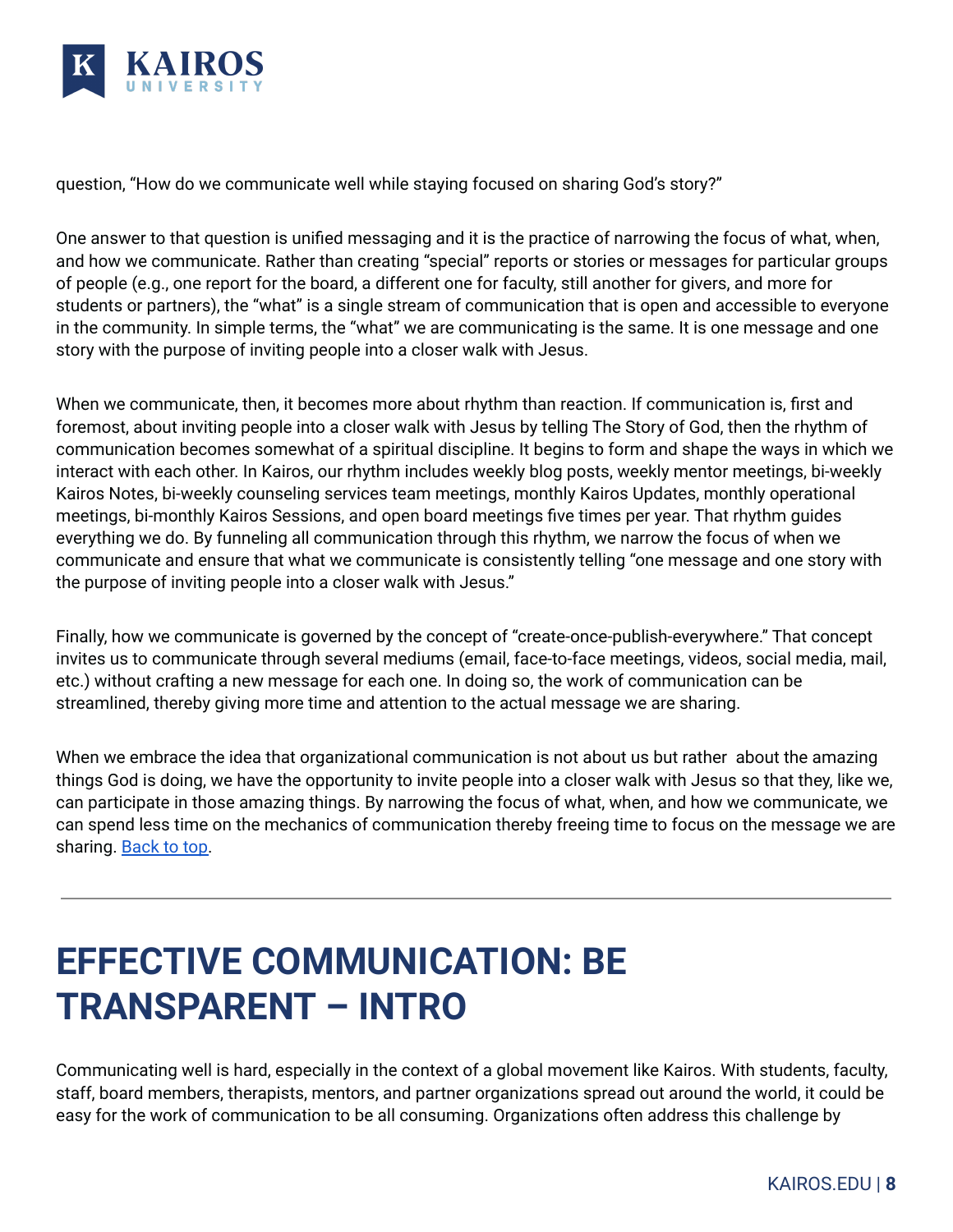

attempting to increase the amount of communication. Even then, it seems there is always something that should have been communicated and wasn't, someone that should have been included in a conversation and wasn't, or some piece of information that was unintentionally excluded from a report.

Historically, at least in the schools I have served in or consulted with, when schools attempt to "communicate well" by simply increasing the amount of communication, these communication mishaps tend to eat away at trust within the organization and the impact compounds over time. Eventually, trust erodes to the point that people assume not everything is being shared. They assume that there is a "super special" group of "insiders" who have all of the information and, in order to maintain their power, that group intentionally withholds information.

This tendency and the resulting erosion of trust make sense. When "communicating well" is equated with "communicating everything," the only way forward is to continually increase the amount of communication. That is, we tend to just say more things without reflecting on what we are saying and when we are saying it.

A failure to think critically about the "what" and "when" of communication results in an organizational culture wherein trust is built not by transparency and shared practices but by a belief that everything is being communicated – which is fundamentally impossible. There will always be more that could be said.

Within Kairos, strive to think more deeply about the "what" and "when" of communication because those aspects can have a profound impact on trust. It starts with a shared commitment to transparency and truth-telling rather than a commitment to volume.

#### **Why Transparency?**

You may ask, "Why is transparency so important?" or "Doesn't transparency mean sharing everything?" Those are great questions. Let me begin by addressing the idea that "sharing everything" is not the same as being transparent.

When organizations have a goal to share everything, they tend to mean sharing more and more information about rather innocuous activities. They don't actually mean sharing everything. For example, they might say, "We are obviously not going to share the important financial information and if we do it needs to be edited in order to tell a certain story." or "We can't share the bad news about our programs or enrollment." The list goes on. Transparency is not the same thing as sharing everything because organizations don't share everything – especially when they think it will have a negative impact.

Transparency is important because it is a commitment to sharing the good, the bad, and the ugly in a consistent, predictable, and equally accessible way.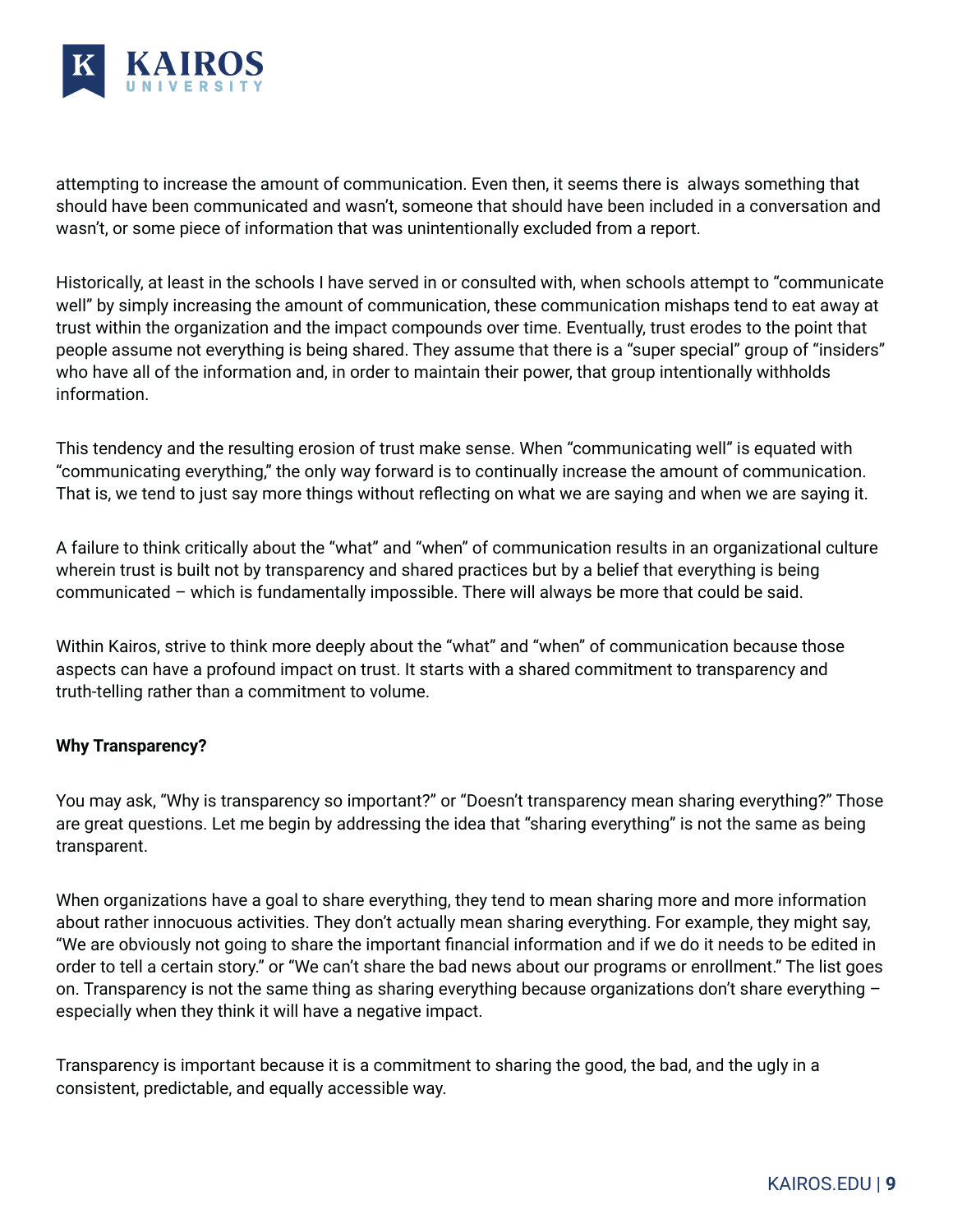

Next, we will look more deeply at all of these concepts. We will talk about why transparency is so difficult, why it is important, and the various practices we follow in order to be transparent in our communication within Kairos. [Back](#page-1-0) to top.

## <span id="page-9-0"></span>**EFFECTIVE COMMUNICATION: WHY IS TRANSPARENCY SO DIFFICULT?**

Let's begin a deeper look at that concept by reflecting a bit on why transparency is so difficult for organizations – particularly institutions of higher education in the modern western context. Kairos is striving to be a fresh expression of how theological education can be a movement, not an institution, which means it is important for us to consider how we overcome the hurdles that so often get in the way of transparent communication. Movements flourish when information is shared freely and openly. To be frank, that has not been the forte of modern western higher education. Instead, we have tended to be opaque in our communication.

#### **But why?**

We believe there are at least three reasons it has been (and continues to be) difficult to practice transparent communication. Obviously, there may be more, and there may be ones that are more relevant to particular contexts. The three we share here are those that have been the most prevalent in conversations with seminary administrators, faculty, and board members over the past 15 years. They are: 1) A focus on institutional existence, 2) North American definitions of blessing, and 3) A broken relationship with money.

#### **A Focus on Institutional Existence**

Most seminaries trace their founding to the need for "trained pastors" within their particular communities of faith. The wording often varies from situation to situation and focuses on more specific pastoral vocations or sometimes even the formation of "lay leaders." The point is that the purpose for their founding was to address a communal need.

Over time, institutionalization sets in as structures and processes are developed and become codified. As the institution ages, it accumulates financial and human resources, invests in physical property, develops additional programs, etc., as the stated purpose remains the same (often with a little nuance here and there).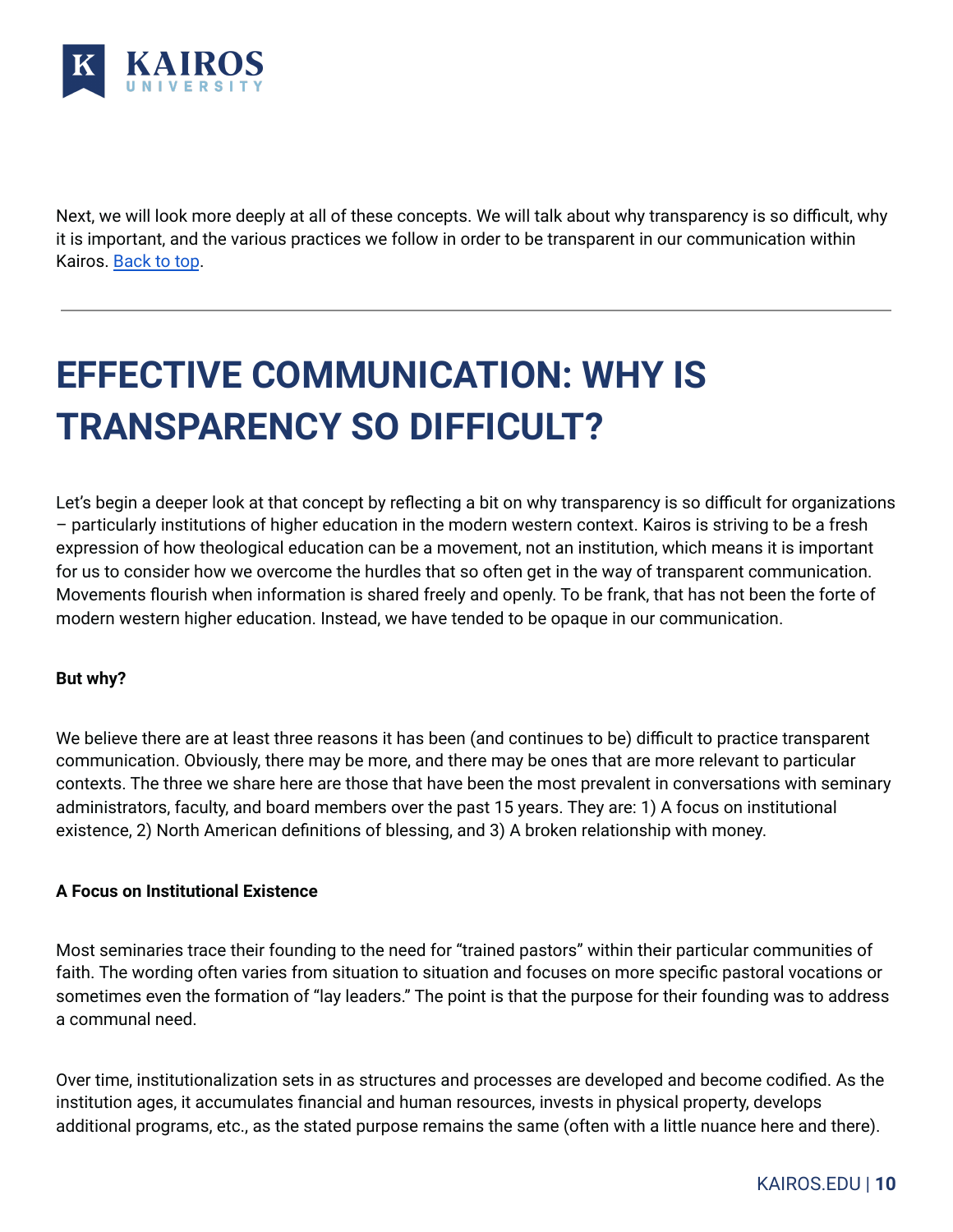

But the work of what Willie Jennings calls "institution building" begins to become the center of attention and energies rather than attention to mission. To put that more bluntly, we shift into a mindset that is focused on our continued existence as an institution as the primary goal. We may wrap this reality in the idea that these structures and these processes are so valuable and unique to fulfilling our vision that they simply must be preserved. If we are honest with ourselves, what has actually occurred is a shift to a new goal: institutional existence. The temptation of shifting focus from the institution serving the mission to the mission serving the institution is subtle but all too real.

When this happens, when we place our ongoing existence as an institution above our commitment to the Great Commission or our participation in The Story, transparency becomes difficult. We begin to run communication through an "institutional risk" filter that attends more to our continued existence than to mission. We think things like, "We can't say something negative about the institution or people will stop giving or new students will stop enrolling." Our "institutional risk" filter has more to do with money than mission, and we begin to fear transparency.

#### **North American Definitions of Blessing**

Our fear of saying something negative about the school is compounded by the fact that we live in a culture where "blessing" means "more of what I think I need." This is an outgrowth of our cultural conditioning that tells us more is better. Because "more is better" it's hard for us to talk about things not growing. In the context of a school, we have to talk about more students, more donors, more programs, more buildings, more provision. Tony Blair, President of Evangelical Seminary, refers to this as the "bigger, better, faster," mentality and it is pervasive. It informs our thinking around leadership (e.g., how do we produce leaders who can produce more), strategy (e.g., how do we plan to grow our numbers), programs (e.g., how do we design programs that attract and/or impact more students), and much more. When it comes to communication, this mentality leads us to only share good news.

In this culture, it is easy to talk about things that are "growing" because that is what we think people like to hear. However, nothing is ever perfect. If we only share "good" information, then we are not being transparent. Once again, we tend to be afraid of sharing information that is "not good" because of the negative impact it might have on how people see us.

This worrying about how people see us tends to be a common source of institutions' struggles with transparency. We often think we must keep up appearances. In that effort, we paint a picture of the institution we want people to see rather than the institution as it is. Rather than saying "I don't know" or "we failed" or "that program/process is broken and we are sorry," we try as hard as possible to describe reality in a way that presents a particular image – one of growth and increase, as we are silent about our struggles, smaller numbers, and/or scope. Maintaining this image helps us keep face with givers, students, alumni, and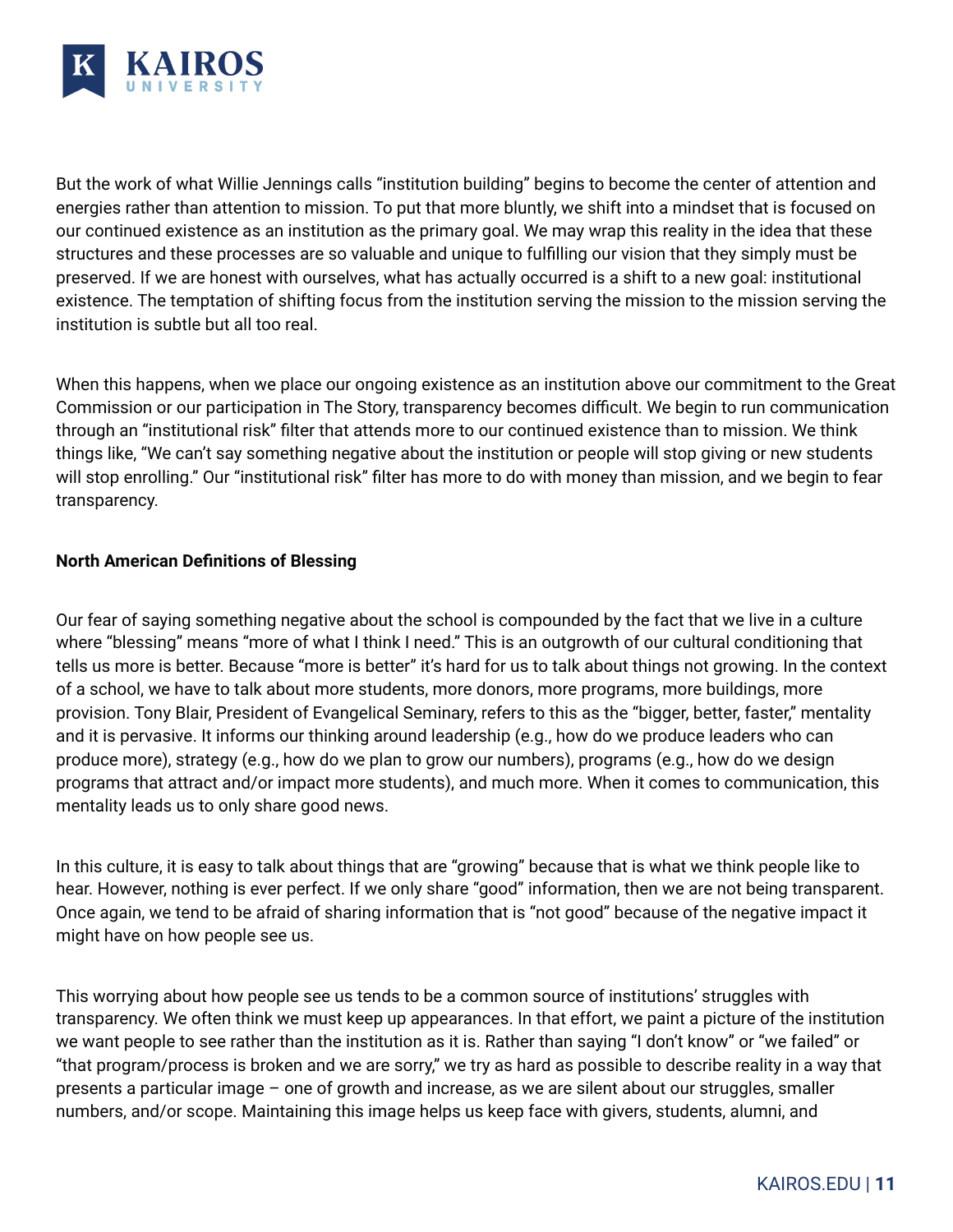

supporters – the people who give the money or refer the students (or at least we think it does). Once again, our failure to be transparent is rooted in our fear of what would happen if people knew the whole story.

#### **A Broken Relationship with Money**

That brings us to the third reason we struggle to be transparent  $-$  and perhaps the core reason institutions tend to be opaque in our communication. We struggle with transparency because we have a broken relationship with money.

It is common to hear phrases like "If we have \$100,000, then we could…" or "If enrollment grew by 50 students, then our tuition revenue could pay for…" or even "Money makes the world go 'round." Language is important, and phrases like these too often reveal our belief that money is what makes ministry happen; that money sustains us.

It is hard to be transparent in our communication if we are worried about how "bad news" will impact the "bottom line" (especially when the "bottom line" is having enough money to ensure institutional existence). But too much focus on the "bottom line" is, at its core, a lack of trust in God which creates a lack of truthfulness in its wake.

To be transparent in our communication as an institution, we must securely place our trust in God. As we trust that God is at work, we are invited to engage in faithful activities which align with that work. Faithfulness will always result in fruitfulness – we just might be surprised by the kind of fruit it produces. Placing our trust in God does not mean trusting that God will ensure we will get the results we want, such as that the institution will always exist, or even that it will grow. Trusting God is risky, and it makes us vulnerable.

God is our sustainer, yes, but God is not a magic genie that grants us whatever we wish for. God provides the resources to do the things God is inviting us to do. When there is a misalignment between what we feel called to do and the resources God has provided, the issue is with our discernment, not God's provision.

We have work to do, and money is connected to that work, but money is not what sustains us. Money is something we steward. It is not something in which we place our trust. If Kairos fails to have a right relationship with financial resources, then Kairos will always struggle to be transparent.

We talk about stewarding followers of Jesus who flourish in their vocations for the sake of the world. That means our work is not about us. It is about what God is doing in and through our work for the sake of others. To be transparent in our communication, we must first, wholeheartedly, trust that God is our provider and that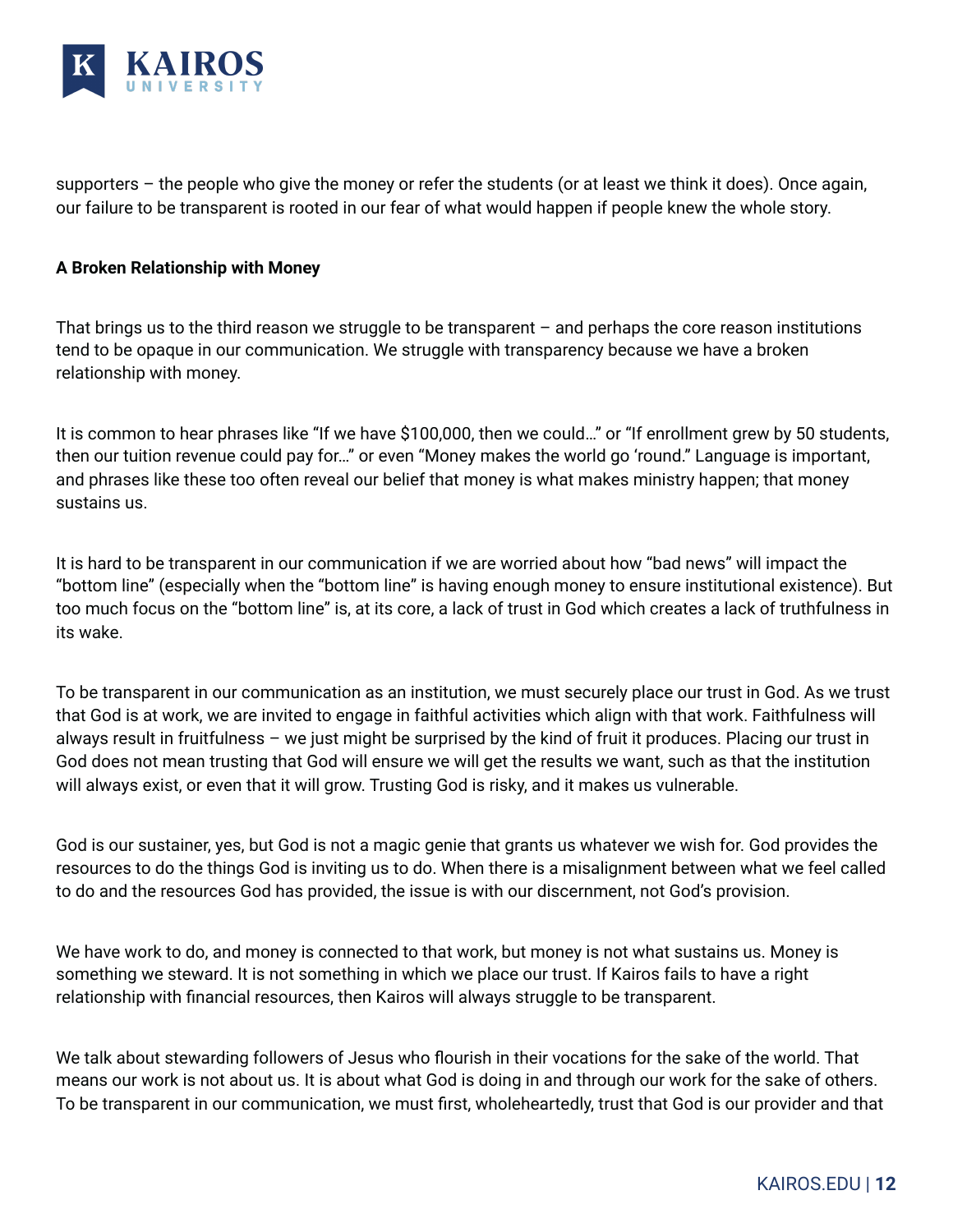

our primary mission is to participate in what God is doing – even if that means we put our institution at risk. [Back](#page-1-0) to top.

# <span id="page-12-0"></span>**EFFECTIVE COMMUNICATION: WHY IS TRANSPARENCY IMPORTANT?**

Let's continue our conversation about transparency by looking at why it is important! Last time, we shared a bit about why communication is so difficult by highlighting the fact that organizations tend to focus on institutional existence, their cultural understanding of blessing muddies the waters, and they often have a broken relationship with money.

If transparency is so difficult and if being transparent may not always result in the "blessing" we want for a school, then why put so much emphasis on transparent communication?

We believe there are at least three reasons: 1) We see it in Scripture, 2) It builds trust, and 3) It fosters organizational alignment.

#### **We See It in Scripture**

We see several passages in Scripture where Jesus invites those around him to be transparent in their communication. Paul does the same in his letters. One of the best examples, in our opinion, is Acts 15. We don't often see this passage through the lens of transparent communication, but let's take a closer look. The conversation, as you may recall, sparked the question of circumcision. The proverbial "minutes" of the meeting are recorded in Acts 15. In the context of transparent communication, there are two verses that stand out.

First, in verse 12, we read that "the whole assembly became silent…," and then in verse 22, we read that "…the apostles and elders, with the whole church, decided…"

While we don't know exactly how many people were "in the room" so to speak, but we do know that the conversation was in front of the assembly and that the whole church was part of the decision-making process. To put it another way, it was an "open board meeting." The topic at hand was contentious, even scandalous. And yet, the Jerusalem church chose to be open in its discussions. Perhaps we could do the same?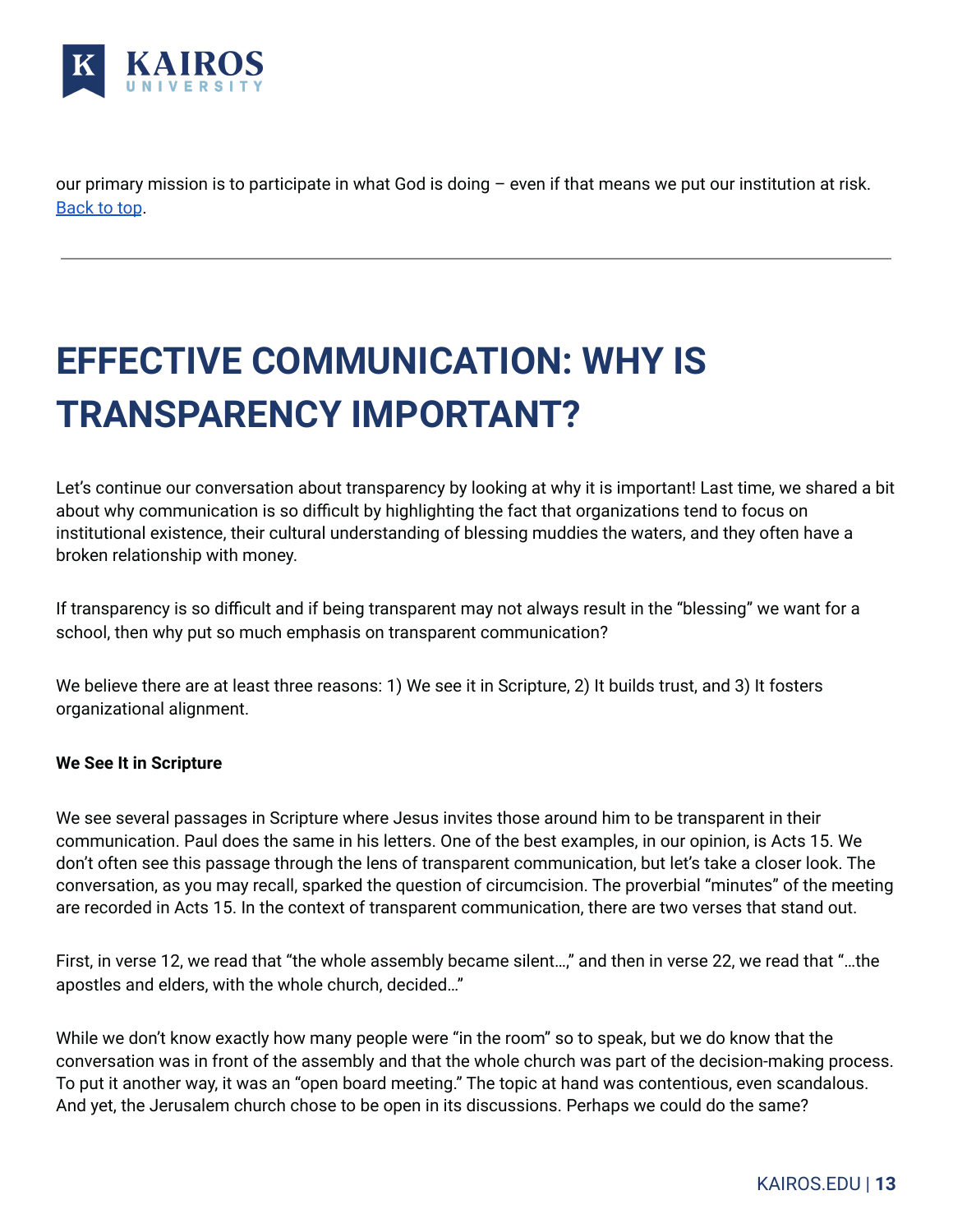

#### **It Builds Trust**

Trust is a key ingredient for organizational effectiveness. When we are truthful in our communication and refrain from being opaque, the members of the community have a shared awareness of what is happening and how the organization is discerning its next steps. It is important to note that building trust will take time, which means transparent communication must be practiced consistently over a long period of time. This is especially true when a community welcomes new people on a relatively regular basis. Within Kairos, we welcome new students and mentors every month. We also welcome new partners on a regular basis. Over the past two years, we have even welcomed new full-time staff and faculty. That's a lot of new names, faces, stories, and relationships!

The early church was also welcoming new people on a regular basis. Its practice of transparency built trust across a wide range of people groups and geographic locations – enough trust that Paul could eventually conduct a collection for the Jerusalem church.

#### **It Fosters Organizational Alignment**

Trust is an important foundation for organizational effectiveness. Without it, any community will struggle to work well together. However, without alignment, trust becomes less effective. Trust is important, but if the members of an organization are not "pulling the rope in the same direction," so to speak, the organization will become stagnant. It will cease to be lively, active, and discerning. Transparency fosters organizational alignment because it empowers members of the organization to become more aware of everything that is going on. When everyone can access the same information, people can gain a broader and deeper understanding of what is happening – even in areas where they don't spend most of their time and energy.

Of course, with the volume of information that is available to be shared, how does a movement like Kairos keep from overwhelming people with transparent communication? To put it another way, how do we keep our commitment to transparency from becoming a commitment to bombarding people with a flood of content that is impossible to digest?

When our communication devolves into a belief that "sharing everything" is the same as "being transparent," we run the risk of eroding trust (because people miss important pieces of information and, therefore, begin to feel as though things are being hidden) or of enabling misalignment (because there is simply too much information to digest so people just ignore what is being said).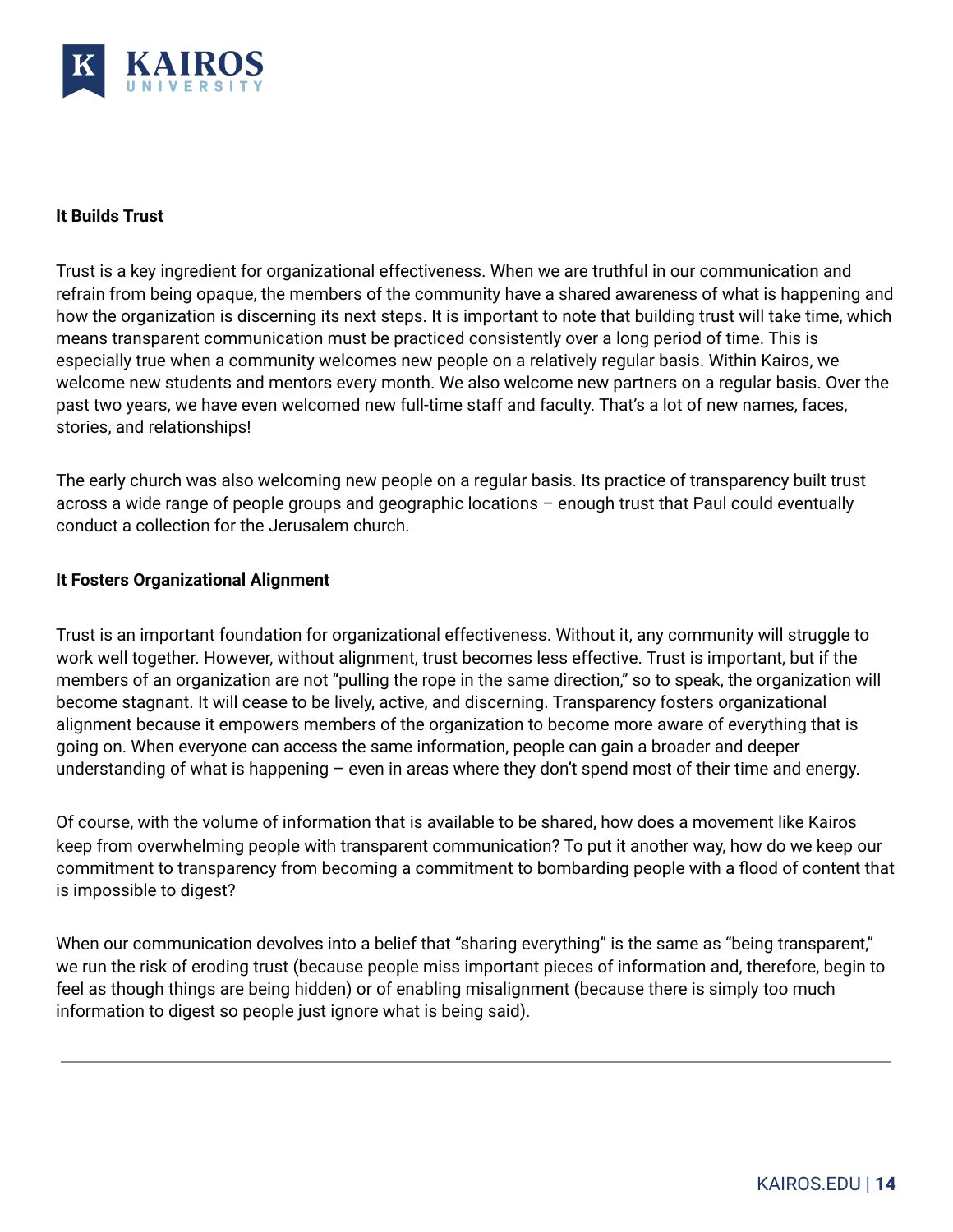

# <span id="page-14-0"></span>**PRACTICES OF TRANSPARENT COMMUNICATION, PART 1**

Our current solution to the tension between "sharing everything" and "being transparent" is to engage in five specific practices of transparent communication. They are: Predictable Rhythms, Clear Data, Equal Access, Open Meetings, and Asking Questions/Sharing Concerns. Let's take a closer look at each of these five practices of transparent communication. Let's begin by talking about Predictable Rhythms, Clear Data, and Equal Access.

#### **Predictable Rhythms**

The first thing we do is funnel all communication into a predictable rhythm. For example, rather than sending several emails to students at various times whenever we feel like something needs to be shared, we limit our communication to one email each month. By sending one email each month, students are more likely to open (e.g., our open rate for that email is nearly twice the industry average) and read it. This approach also requires us to be more thoughtful about when and how we engage in various projects or activities. With increased thoughtfulness comes increased transparency because we are able to share information more explicitly (i.e., we are not being reactive but proactive in our communication).

We utilize predictable rhythms in everything we do. Every week, we share a new blog post. These posts are automatically shared with everyone in the Kairos community. Every two weeks, we share the Kairos Notes with all staff, faculty, therapists, and board members. The key is to funnel all communication into these rhythms. Using rhythms invites us to think more deeply about what we are doing and where we are going as an organization (i.e., it fosters alignment) while also ensuring that nothing is missed (i.e., it builds trust). In addition to the rhythms for our emails, we have predictable rhythms for team meetings, conversations with new students and mentors, and board meetings (which are open for any staff, faculty, therapists, and board members to attend).

#### **Clear Data**

Sharing information in a predictable rhythm is only helpful if the information can be understood. This is especially true when sharing quantitative data. In the context of Kairos, we are required to submit reports to various accreditors, the Canadian and U.S. governments, denominations, auditors, and others. We steward financial and physical resources and manage thousands of sessions in our counseling and therapy centers. All of this produces a significant amount of quantitative data. With our commitment to transparency, it is important that the board, faculty, staff, and therapists have access to this data by sharing it in an easily digestible format. A "share everything" approach could result in endless reports that are shared with everyone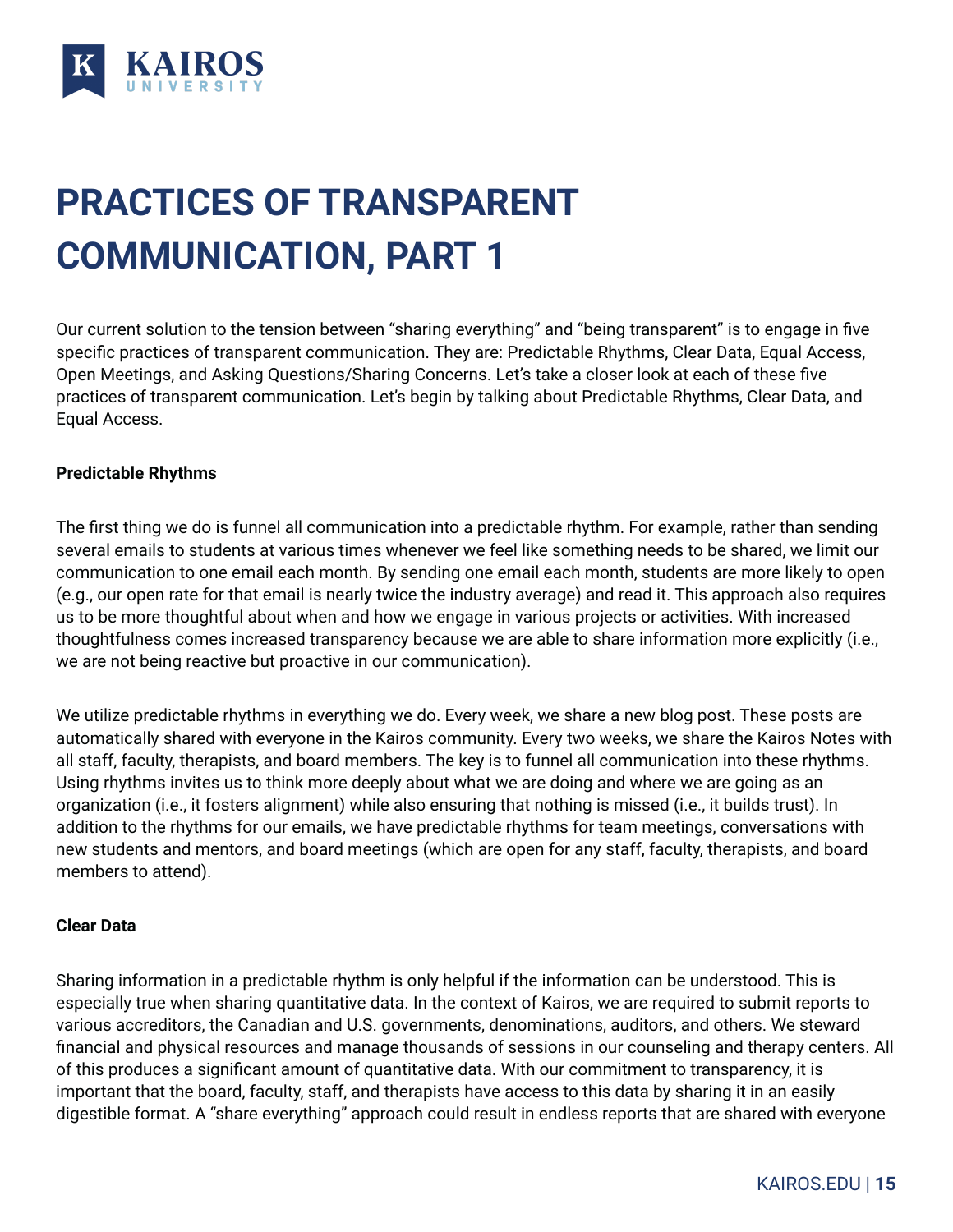

even though most people won't read them and/or wouldn't know where to start (i.e., reading an audit cover-to-cover has the tendency to be one of the most boring activities on planet earth – and that is assuming the reader knows what to look for!). Therein lies the challenge: How to be transparent with all of this data without overwhelming or confusing people in the process.

Our solution to this challenge is what we call a monthly dashboard report. Each month our goal is to share a single report that shares the data our community has identified as those most important to track (e.g., debt, cash, operating margin, counseling sessions, enrollment, student engagement, etc.). We gather this information from a plethora of sources within the organization and consolidate it into a one-page document that can be shared via email. The dashboard provides a snapshot of the important data within Kairos. It is meant to be clear, consistent, and transparent. We share the same information every time even if it doesn't seem "good" or like something that should be "public" information. In fact, when other schools have seen this dashboard in one of the presentations we have been invited to give at various conferences, the reaction is usually something like, "You share all of that information? Even the financial data?" It seems our dashboard tends to be clearer and more transparent than the norm.

#### **Equal Access**

The practices of predictable rhythms and clear data are only helpful if they are supported by the practice of equal access. Through this practice, we ensure all staff, faculty, therapists, and board members have equal access to all information. For example, if someone wants to see a full audit report, they are welcome to do so. If a faculty member wants to attend a board meeting, she is welcome to do so. In addition to making all information available, the practice of equal access also means that we refrain from developing "special" reports for specific groups of people. For example, we do not create one report for the board and a different one for staff members. Everyone sees the same dashboard and gets the same emails. By providing equal access to information that is shared in a predictable rhythm, everyone can rest assured nothing is being hidden from view. [Back](#page-1-0) to top.

### <span id="page-15-0"></span>**PRACTICES OF TRANSPARENT COMMUNICATION, PART 2**

After discussing Predictable Rhythms, Clear Data, and Equal Access, we will now discuss the last two practices, Open Meetings and Asking Questions/Sharing Concerns, in more detail.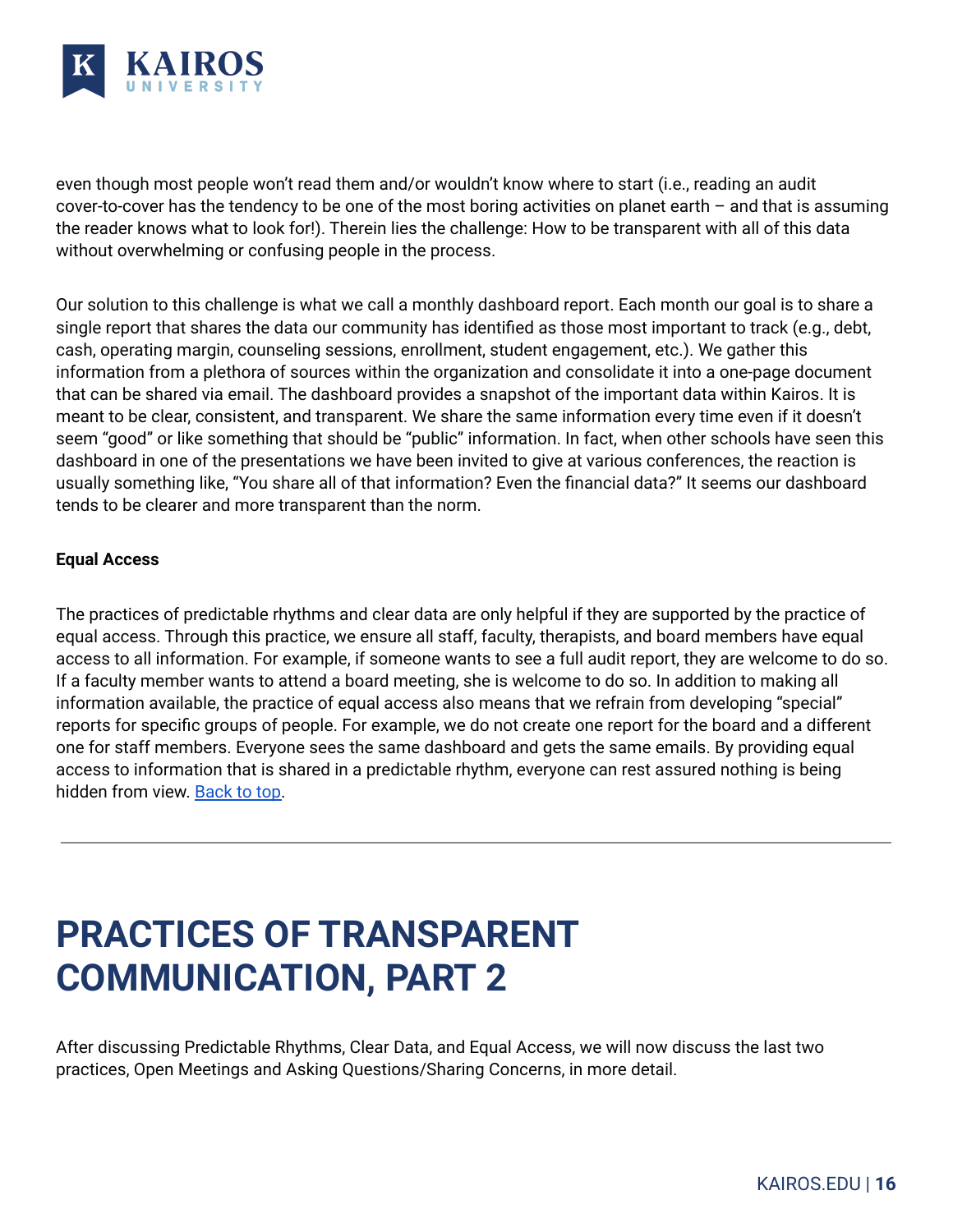

#### **Open Meetings**

Equal access, clear data, and predictable rhythms are supported by the practice of open meetings. That is to say that every meeting that includes a significant number of people and/or is a standing meeting of some sort is open to anyone. In our experience, having open meetings does not mean everyone joins every meeting (no one has that much free time). It does mean, however, that nothing is hidden from view and that we encourage people to meet with others who are doing different work within the community (i.e., faculty to be in meetings with staff, board members to interact with therapists, and so on). By encouraging meetings with people engaging in various roles in the organization and opening them to others, the community as a whole learns more about what is happening, develops a deeper understanding of how everything works together, and experiences the benefits of the "integrative system." Open meetings also help everyone learn and engage in the practice of asking questions/sharing concerns.

#### **Asking Questions/Sharing Concerns**

Even with a strong commitment to predictable rhythms, clear data, equal access, and open meetings, the reality is that sometimes information is not shared as timely as it could be. We are human after all. Sometimes an update is not shared early enough or a change occurs but the details are not shared immediately, or someone has a question or is concerned about something but didn't attend a meeting. This is where the final practice comes into play. We ask questions "without ceasing" and share concerns openly.

That is to say that everyone – students, mentors, faculty, staff, therapists, board members – is expected, even encouraged, to ask questions and share concerns. If something doesn't make sense, or if information in an email seems out of place, or if someone just wants to know more about a particular topic, the best step is to ask. For students and mentors, the first step is to ask by sending an email to info@sfseminary.edu. When staff, therapists, faculty, and board members have questions, they can ask them to any number of people. The key is that no question or concern is off limits, and everyone is welcome to ask at any time – to anyone. That last part is important. There is not communication hierarchy. That is to say that staff don't have to "work through supervisors," and students don't have to "work through advisors." Anyone can talk directly with anyone.

This is an important practice not only because it invites everyone to ask questions/share concerns regarding the activity of the organization as a whole but also because it fosters healthy conversation. Organizational communication and relational dynamics within organizations can be stifled by an unwillingness to ask questions or share concerns freely. For example, if someone is "afraid" to ask a question or share a concern in any meeting or with anyone (i.e., they feel as though the question can't be asked if "the president" is in the room or they feel more open to share if certain types of people are in the room), that could indicate the organization is failing to create a culture of trust and/or is growing quickly and not enough time has passed to build trust. In either situation, the best way for trust to be built is through the experience of asking questions